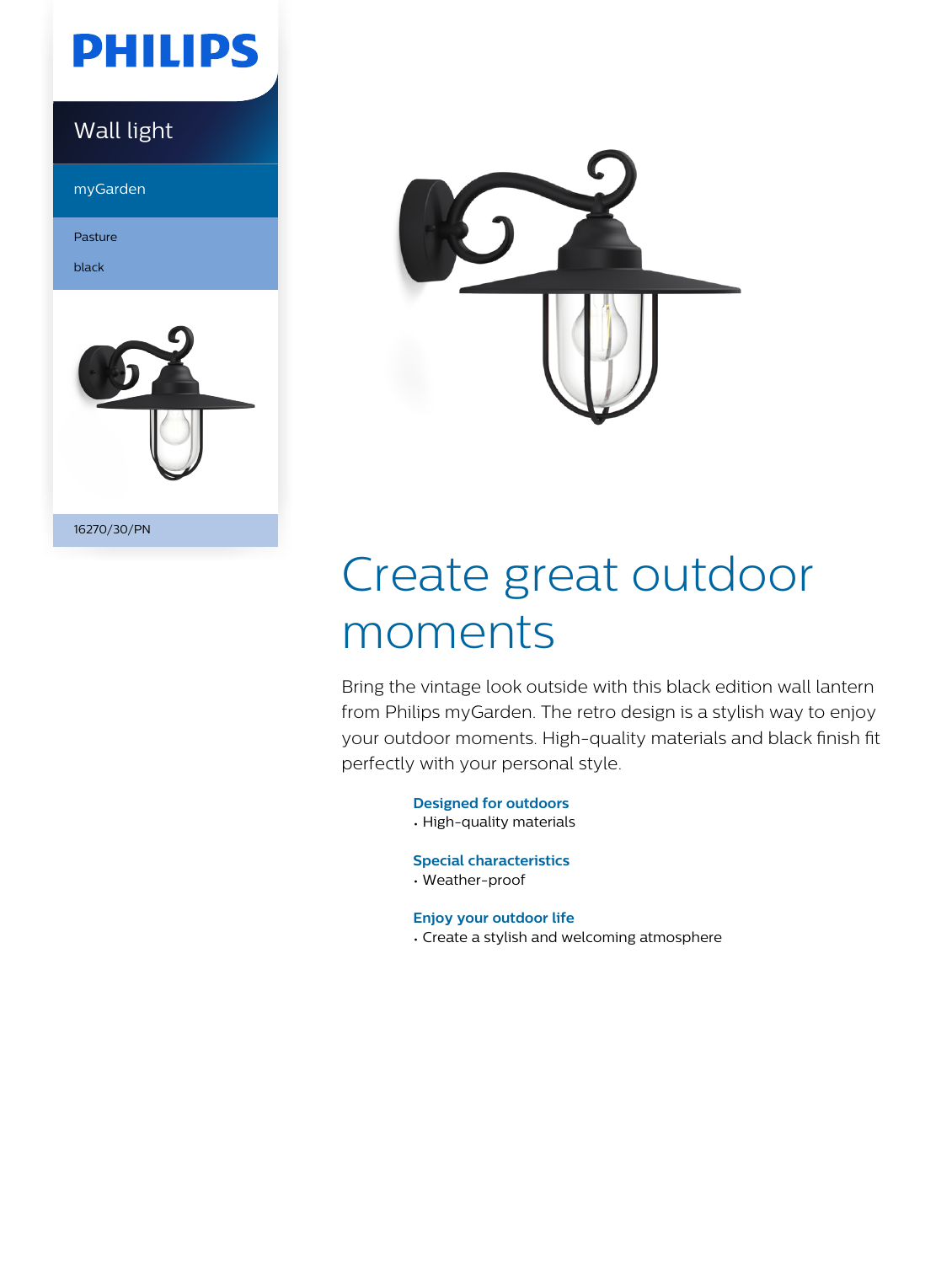## **Highlights**

## **High-quality materials**

This Philips outdoor lamp is made of high-quality materials with superior finishing. This ensures a solid and longlasting product that is resistant to corrosion and stains in all weather conditions

## **Create a stylish atmosphere**

This outdoor wall light is designed around the latest trends and lifestyles to blend effortlessly into your outdoor space and define the ambience you have always desired.

### **Weather-proof**



This Philips outdoor lamp is specially designed for humid outdoor environments and has undergone rigorous tests to ensure its water resistance. The IP level is described by two figures: the first one refers to the protection level against dust, the second against water. This lamp is designed with IP44: it is protected against splashing water. This product is most common and ideal for general outdoor use.

## Specifications

## **Design and finishing**

- Colour: black
- Material: aluminium

## **Extra feature/accessory incl.**

- Dimmable: Yes
- Fully weatherproof: Yes

## **Garden area**

• Garden area: Back garden, Front garden

### **Miscellaneous**

- Especially designed for: Garden and Patio
- Style: Heritage
- Type: Wall light
- EyeComfort: No

### **Product dimensions and weight**

- Height: 30.3 cm
- Length: 30 cm
- Net weight: 1.550 kg
- Width: 35.5 cm

### **Service**

• Warranty: 2 year(s)